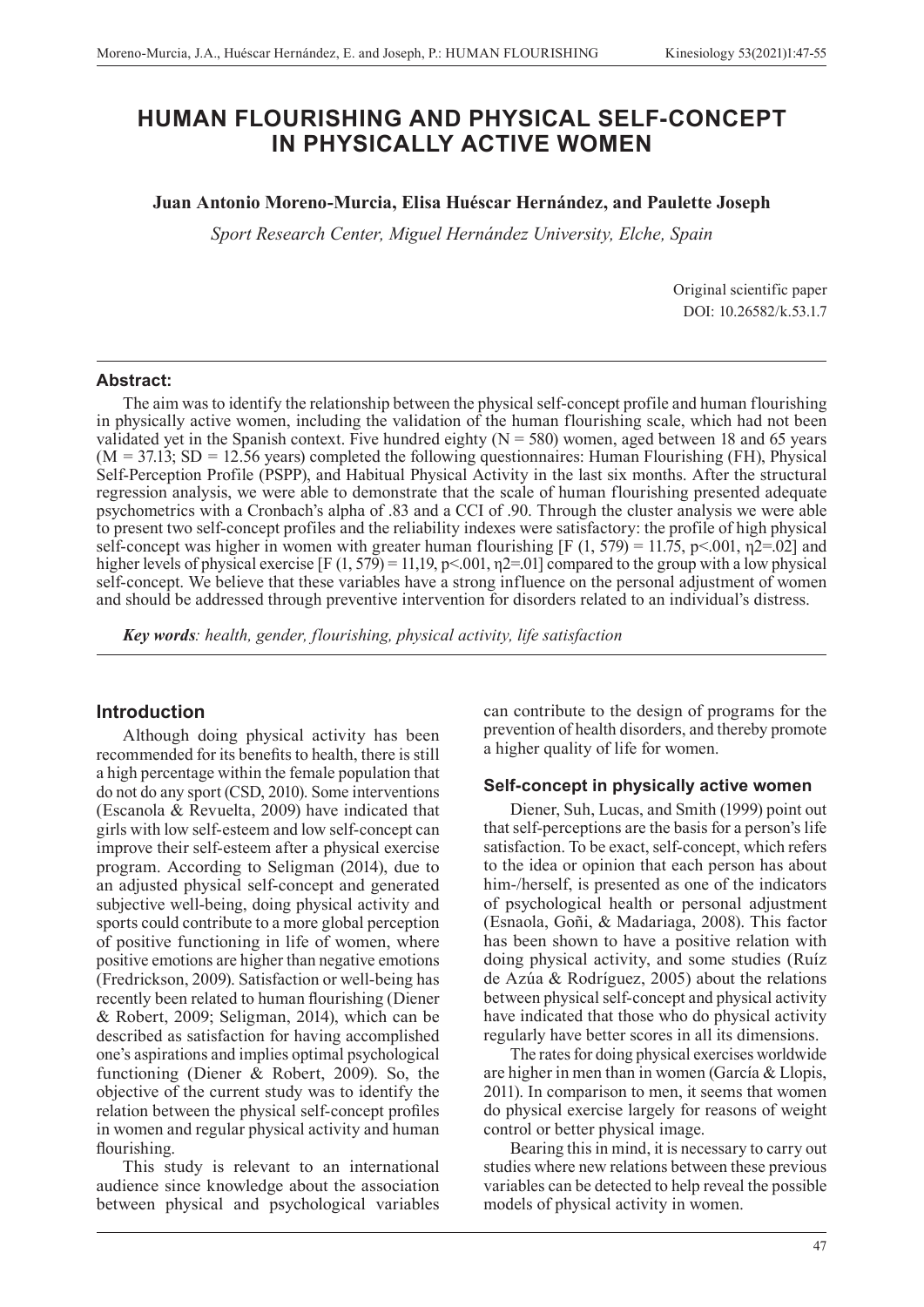# **Well-being and physical state**

An individual's well-being is not only related to a balanced physical state, but also to a balanced psychological state, and a key to achieving this goal is to do physical activity. Women do physical activity for values related to: overcoming personal challenges, improving body image and health as well as socialization. In relation to socialization through physical activity, personal well-being appears to be an evaluative indicator (González-Serrano, Huéscar, & Moreno-Murcia, 2013). In this line, knowledge about Positive Psychology (Seligman, 2002; 2014) has recently been applied to the sports environment (Blázquez, Corte, Días, & Fonseca, 2009), resulting in a certain consensus among the current scientific community that physical exercise could favor how people regulate the emotional and cognitive aspects of their lives in all areas, enabling them to lead a full life (Videra-García & Reigal-Garrido, 2013). These emotional and cognitive components define the concept of subjective well-being (Seligman, 2002, 2014). The cognitive component is represented by life satisfaction and well-being; it is defined as the extent to which a person positively evaluates the global quality of his/her experiences (Torregrosa, Belando, & Moreno-Murcia, 2013).

# **Well-being, satisfaction with life and human flourishing**

The recent study by Goñi, Esnaola, Rodríguez, and Camino (2015) points out that from adolescence to adulthood personal self-concept represents 46% of satisfaction with life. Satisfaction or well-being has recently been related to human flourishing (Diener & Robert, 2009; Seligman, 2014), which can be described as satisfaction for having accomplished one's aspirations and implies optimal psychological functioning (Diener & Robert, 2009). The key features of this construct include three elements from the theory of Authentic Happiness by Seligman (Seligman, 2002), and at least three to six additional features: self-esteem, optimism, resilience, vitality, self-determination and positive relations (Seligman, 2014). People who "flourish" not only feel well, but also do good, and so they obtain a positive global response from their environment. Both Fredrickson (2009) and Seligman (2014) talk of "human flourishing" to refer to functioning in life with positive levels of adaptation to all environments (personal, work, relations).

### **Well-being in physically active women**

This concept could, therefore, enable us to identify the state of well-being in physically active women, since it reflects the extent to which a person experiences positive emotion, engagement, positive relations, and accomplishments in order to be able

to finally experience some degree of satisfaction with life (Seligman, 2014). According to Seligman (2014), the main contribution of human flourishing, in contrast to the concept of life satisfaction, is that through an increase in its components and because they can be measured, we are able to stimulate flourishing in a person.

# **This study**

In this sense and in view of the mentioned, women who regularly do physical activity and sports could have access to an experience of personal development characterized by their being able to make use of all their capabilities and to finally justify their immersion in the growth process of human flourishing. So, in this paper, we endeavored to identify the relation between the physical selfconcept profiles in women, regular physical activity and human flourishing. We hypothesized that women with high levels of physical self-concept would present high levels of human flourishing and high rates of physical exercise.

# **Methods**

# **Participants**

The sample consisted of 580 women who were doing any type of regular physical activity (zumba, pilates, bodypump, indoor cycling, bodybuilding, sailing, padel, toning, L.A.B, ballroom dancing, fitball, aerobics, body combat, aquagym, dancing, elliptical workout, running, tennis, pole dancing, hiking, skating, yoga, and swimming) at least on three days during a week. Their age was between 18 and 65 years ( $M = 37.13$ ; SD = 12.56). They were recruited from twelve sports centers in a large province of Spain. The sample was selected using random conglomerate sampling (Azorín & Sánchez-Crespo, 1986).

### **Measures**

*Human Flourishing.* We used the *Flourishing Scale* (FS) by Diener et al. (2009), which consisted of eight items and a single dimension describing important aspects of human functioning in relation to positive relations, feelings of competence and meaning attributed to life (e.g. "I lead a purposeful and meaningful life"), preceded by the phrase "How do I perceive my personal success?". Answers were given on a Likert scale from 1 (*Totally disagree*) to 7 (*Totally agree*).

*Physical self-concept.* We used the Spanish version of the *Physical Self-Perception Profile* (PSPP) developed by Fox and Corbin (1989), validated in the Spanish context by Moreno and Cervelló (2005). The questionnaire evaluates the following dimensions: physical condition (six items, e.g. "I always maintain an excellent physical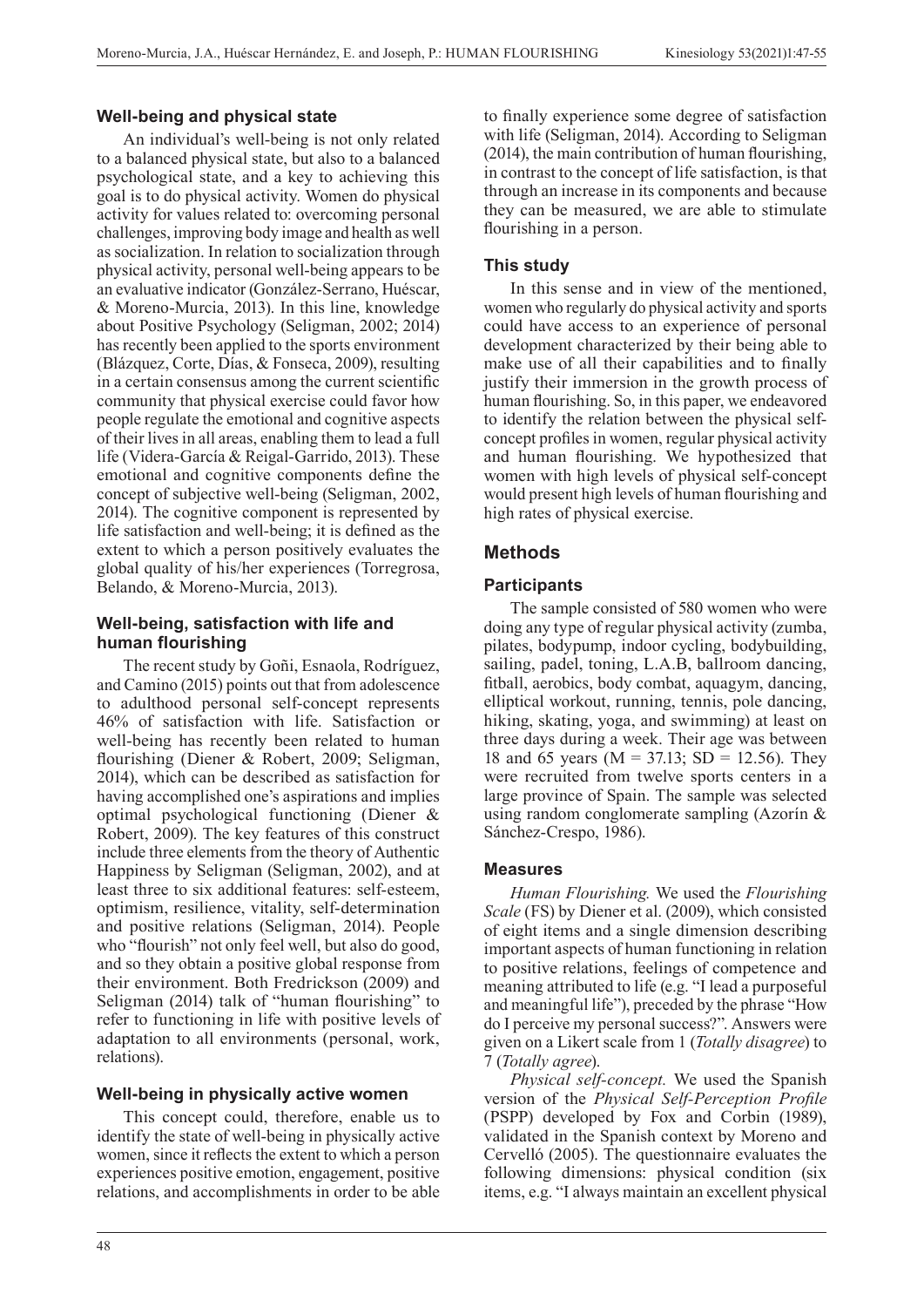condition and fitness"); appearance (eight items, e.g. "I find it difficult to maintain an attractive body"); perceived competence (six items, e.g. "I am good at nearly all sports"); strength (five items, e.g. "Compared with the majority of people of my sex, I believe I lack physical strength"); and self-esteem (five items, e.g. "I don't feel confident when participating in sports activities"). The test consisted of a total of 30 items and had the heading "When I do physical activity....". Answers were given on a Likert scale from 1 (*Totally disagree*) to 4 (*Totally agree*). Cronbach's alpha values were .69 for physical condition, .79 for appearance, .75 for perceived competence, .73 for strength, and .70 for self-esteem.

*Regular physical activity.* We used the Spanish version (Sarria, et al., 1987) of the *Habitual Physical Activity Questionnaire* by Baecke, Burema, and Frijters (1982) to measure perceived regular physical activity. Physical exercise in free time is evaluated using four questions. The first one refers to the type of sport or sports, the weekly frequency, and the number of months the activity was carried out. The result of this first question was calculated using the following formula: Modality (intensity  $\times$  time  $\times$  ratio) + Modality 2 (intensity  $\times$  time  $\times$  ratio). The different coefficients were used to calculate this formula, depending on the sport, the hours a week and the number of months it was carried out (Florindo & Latorre, 2003). The other three questions evaluate the level of physical exercise in free time (e.g. "during my free time I do sport or physical exercises") using a Likert scale ranging from 1 (*never*) and 5 (*very often*). To calculate the result, the score from the first question was converted into values of 1 to 5 and the average was calculated for the four questions.

### **Procedure**

We collected the information as follows. We contacted the people in charge of both public and private sports clubs (gyms, swimming pools, sports centers, etc.), to inform them about our objectives and request their collaboration. Afterwards, the participants were informed about the purpose of the research. Questionnaires were completed before and after different classes and supervised by the lead researcher, who answered any queries that arose. The questionnaires were answered individually and in an environment suitable for the women to be able to concentrate, taking about 20 minutes to complete. Participation was voluntary and anonymous. The items were explained to participants one by one to ensure they understood them, and the researcher described and explained the procedure for completing the questionnaire. All the participants' queries were answered, and no difficulties occurred in understanding any of the items.

As the human flourishing scale was not validated in the Spanish context, an inverse translation strategy was used (Hambleton, 1996). First, we translated the items into Spanish, then a group of translators translated the information into English again to check concurrence with the original version. Next, the battery of items was evaluated by three experts from this field (Lynn, 1986), who all estimated the pertinence of the items for measuring the constructs they had been created for, as well as their correct expression.

# **Data analysis**

We calculated the descriptive statistics (averages, standard deviations, asymmetry and kurtosis values) for each of the items from the human flourishing scale. A confirmatory factor analysis was carried out and Cronbach's alpha was used to measure internal consistency to test the scale's validity and reliability. Different goodness of fit indices were used:  $\chi^2$ ,  $\chi^2/d.f$ , CFI (Comparative Fit Index), IFI (Incremental Fit Index), RMSEA (Root Mean Square Error of Approximation) and SRMR (Standardized Root Mean Square Residual). The ratio between  $\chi^2$  and degrees of freedom  $(\chi^2)$ *d.f.*) was used because  $\chi^2$  is very sensitive to sample size. For this indicator, values lower than five are usually acceptable (Bentler, 1990). According to Hu and Bentler (1990), the CFI and IFI values higher than .95 together with values equal to or lower than .06 for RMSEA and 0.8 for SRMR indicate a good fit of the model. The cluster analysis was carried out following the phases proposed by Hair, Anderson, Tatham, and Black (1998). First, different personality profiles were identified. This was done by dividing the sample randomly into two sub-samples. For the first sample, a hierarchical cluster analysis was made using the Ward method. Next, confirmation of the profiles found was carried out using cluster analysis with the second sample of women. A multivariate analysis of variance (MANOVA) was carried out to examine the characteristics of each variable. The analyses were made using the statistical software SPSS 21.0 and Amos 21.0.

# **Results**

### **Psychometric properties of the human flourishing scale**

An independent sample was used to validate the human flourishing scale (Annex 1). It consisted of 421 women who did regular physical activity (zumba, pilates, bodypump, indoor cycling, bodybuilding, sailing, padel, toning, L.A.B, ballroom dancing, fitball, aerobics, body combat, aquagym, dancing, elliptical training, running, tennis, pole dancing, hiking, skating, yoga, and swimming), aged between 18 and 72 years ( $M = 35.85$ ; SD = .86), from twelve sports centers in a large province of Spain.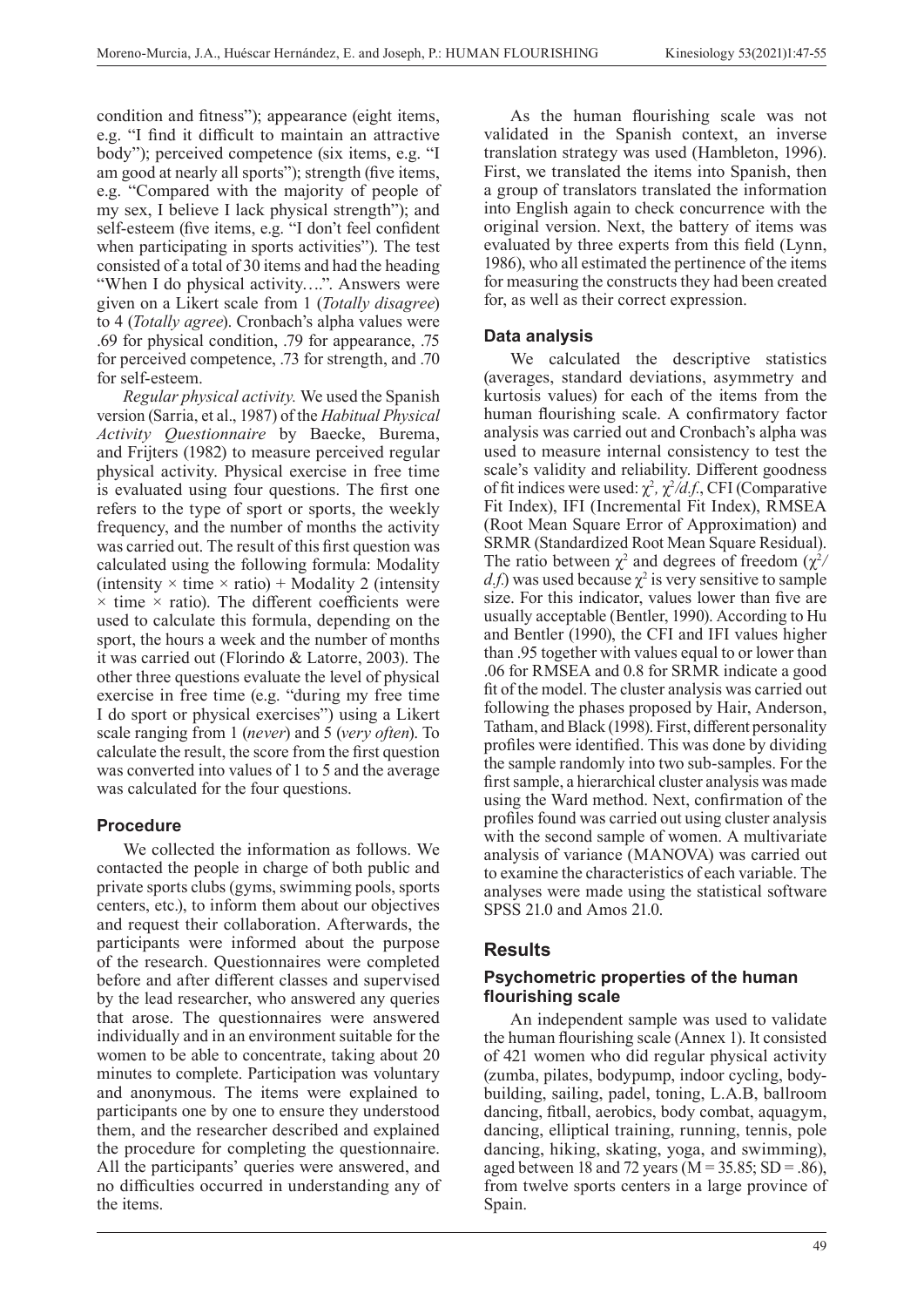*Descriptive analysis of the scale items.* Overall, the items presented a high score, which was close to the maximum for this scale, and standard deviation was close to 1 in all cases. The asymmetric and kurtosis values were within the ranges for a normal distribution of the data.

*Confirmatory factor analysis.* A confirmatory factor analysis was made based on seven measures observed in a latent construct. Since the result for Mardia's multivariate coefficient was 34.23, which indicated a lack of multivariate normality, the maximum verisimilitude method together with the *bootstrapping* procedure were used. The standardized regression weights ranged between .35 to .76. The indices obtained were adequate:  $\chi^2$  (16,  $N = 421$ ) = 21.14, p = .05;  $\chi^2$ /d.f. = 1.76; CFI = .99; NFI = .97; TLI = .98; SRMR = .02; RMSEA = .04.

*Analysis of internal consistency and temporal stability.* Internal consistency of the scale factors was calculated using Cronbach's alpha coefficient, and an alpha value of .83 was obtained. Temporal stability of the scale was analyzed using a sample of 56 participants, aged between 18 and 62 years  $(M = 32.56; SD = .76)$ . These participants completed the scale on two separate occasions, with a period of four weeks between each time. The intra-class correlation coefficient (ICC) was calculated for the two times (pre- and pos-test). The average was 5.98 (SD = .93) and 6.01 (SD = .90) with an ICC of .91. Values of ICC between .70 and .80 indicate acceptable levels of stability; between .80 and .89,

*Annex. Scale of human flourishing*

moderate; and .90 or higher, high stability (Vincent, 1995).

#### **Descriptive analysis and correlation of all the variables**

The most valued physical self-concept variable was physical condition, followed by strength, appearance, perceived competence, and self-esteem. Scores of 5.90 and 6.51 were obtained for the human flourishing variable and regular physical exercise, respectively. All the variables correlated positively with each other, except for regular physical activity with appearance and self-esteem. (Table 1).

#### **Cluster analysis**

First, no lost cases were observed in any of the variables studied, so no has been excluded from the study sample. Secondly, all the variables were standardized using Z scores, with no scores above three being found, which implied the nonexistence of outlier classifications or lost cases in the whole sample. In the next step, the univariate distribution of all the grouped variables was examined for normality.

Sample 1 consisted of 290 women with an average age being  $38.36$  years (SD = 12.85). In the first sample of women, an analysis of hierarchical conglomerates using the Ward method was made to identify the groups. The dendrogram obtained suggested there were two groups (Figure 1 and Table 2), a group where the women's scores for all

|    | How do I perceive my personal success?                                | Totally disagree | I disagree | Rather disagree | Neither agree nor disagree | Rather in accordance | agree | Totally in agree |
|----|-----------------------------------------------------------------------|------------------|------------|-----------------|----------------------------|----------------------|-------|------------------|
| 1. | The objectives I perceive in my life makes<br>sense to me.            | 6                | 2          | ❸               | $\bullet$                  | 6                    | 6     |                  |
| 2. | I feel supported and gratified by those around<br>me.                 | O                | 0          | ❸               | A                          | 6                    | 6     |                  |
| 3. | I am committed and interested in my daily<br>activities.              | O                | 0          | ❸               | A                          | 6                    | 6     |                  |
| 4. | I actively contribute to happiness and welfare<br>of others.          | ⋒                | Q          | ❸               | A                          | G                    | G     |                  |
| 5. | I am competent and capable in activities that<br>are important to me. | A                | 2          | ❸               | A                          | A                    | G     |                  |
| 6. | I am a good person.                                                   | Ω                | $\bullet$  | ❸               | ❹                          | 6                    | 6     |                  |
| 7. | am optimistic about my future.                                        |                  | ◙          | 6               | A                          | G                    | 6     |                  |
| 8. | People respect me.                                                    | Œ                | ❷          | ❸               | Ø                          | G                    | 6     |                  |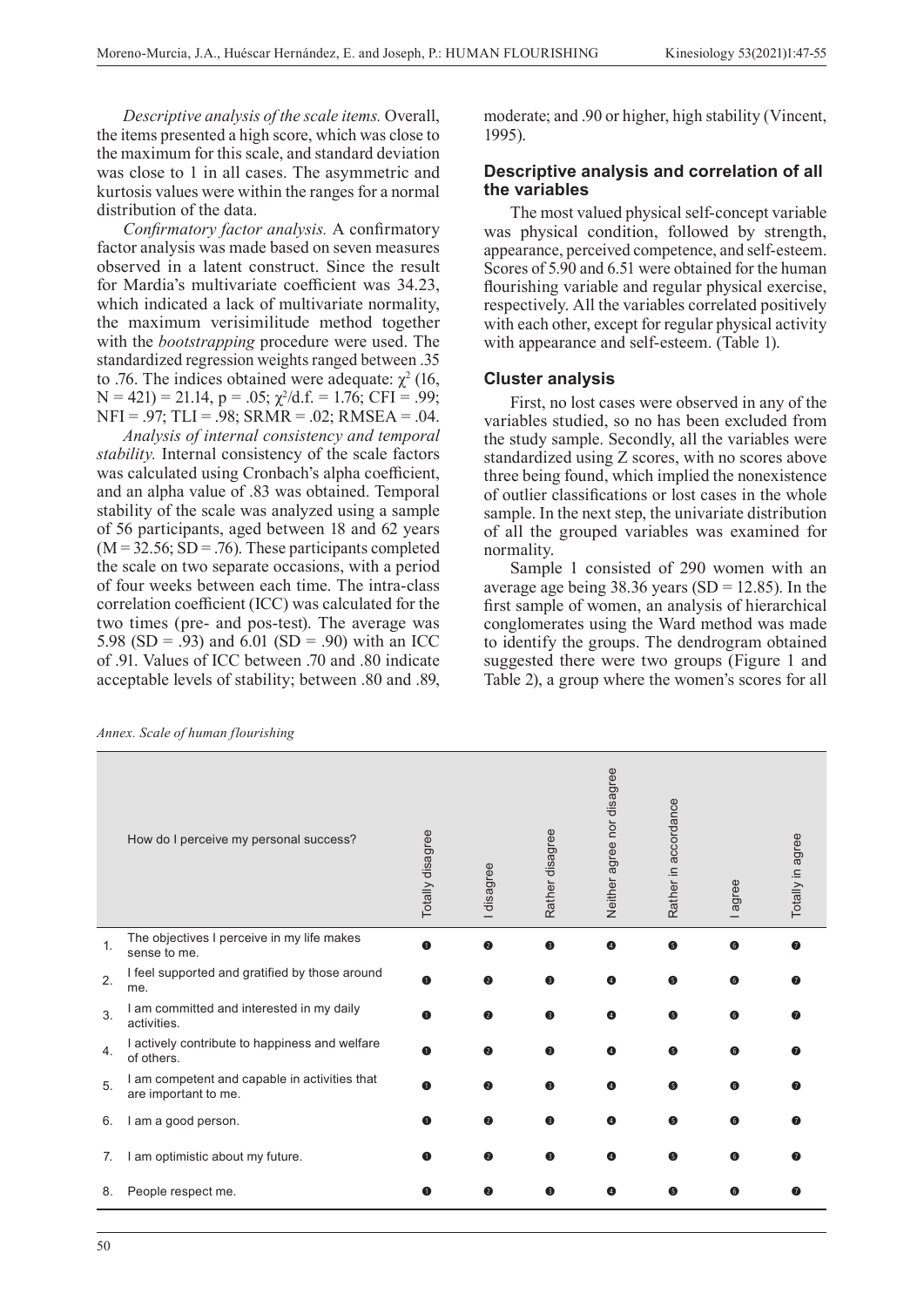| <b>Measures</b>               | M    | <b>SD</b> | R                        |                          | 2                        | 3                        | 4                        | 5                        | 6                        |                          |
|-------------------------------|------|-----------|--------------------------|--------------------------|--------------------------|--------------------------|--------------------------|--------------------------|--------------------------|--------------------------|
| 1. Strength                   | 2.59 | .45       | $1 - 4$                  | $\overline{\phantom{a}}$ | $.26**$                  | $.48**$                  | $.24***$                 | $.37**$                  | $.11***$                 | $12**$                   |
| 2. Physical condition         | 2.78 | .57       | $1 - 4$                  | $\overline{\phantom{a}}$ | $\overline{\phantom{0}}$ | $.50**$                  | $.63**$                  | $.37**$                  | $.20**$                  | $.22**$                  |
| 3. Appearance                 | 2.57 | .51       | $1 - 4$                  | $\overline{\phantom{a}}$ |                          | $\overline{\phantom{a}}$ | $.59**$                  | $.64***$                 | $.12***$                 | .01                      |
| 4. Perceived competence       | 2.57 | .60       | $1 - 4$                  | $\overline{\phantom{a}}$ | $\overline{\phantom{a}}$ | $\overline{\phantom{a}}$ | $\overline{\phantom{0}}$ | $.40**$                  | $.20**$                  | $.17***$                 |
| 5. Self-esteem                | 2.44 | .65       | $1 - 4$                  | $\overline{\phantom{a}}$ | $\overline{\phantom{a}}$ | $\overline{\phantom{a}}$ | $\qquad \qquad$          | $\overline{\phantom{a}}$ | $.15***$                 | .05                      |
| 6. Human flourishing          | 5.92 | .83       | $1 - 7$                  | $\overline{\phantom{0}}$ | $\overline{\phantom{a}}$ | $\overline{\phantom{a}}$ |                          | $\overline{\phantom{a}}$ | $\overline{\phantom{a}}$ | $.16**$                  |
| 7. Habitual physical activity | 6.51 | .91       | $\overline{\phantom{a}}$ |                          | $\overline{\phantom{a}}$ | ۰                        |                          | $\overline{\phantom{0}}$ |                          | $\overline{\phantom{0}}$ |
|                               |      |           |                          |                          |                          |                          |                          |                          |                          |                          |

*Table 1. Analysis of descriptive statistics and bivariate correlations* 

Note. \*\* p<.01.

*Table 2. Standardized values, means and standard deviations of the variables in each cluster group 1, group 2 and whole group*

|                         |                              | Sample 1  |   |                                     |           |                          | Sample 2                   |                          |   |                          |           | Whole Sample             |                         |    |   |             |      |      |
|-------------------------|------------------------------|-----------|---|-------------------------------------|-----------|--------------------------|----------------------------|--------------------------|---|--------------------------|-----------|--------------------------|-------------------------|----|---|-------------|------|------|
| Measures                | Cluster 1<br>$(n = 173)$     |           |   | Cluster <sub>2</sub><br>$(n = 117)$ |           | Cluster 1<br>$(n = 177)$ |                            | Cluster 2<br>$(n = 113)$ |   | Cluster 1<br>$(n = 350)$ |           | Cluster 2<br>$(n = 230)$ |                         |    |   |             |      |      |
|                         | М                            | <b>SD</b> | 7 | M                                   | <b>SD</b> | 7                        | М                          | <b>SD</b>                | 7 | M                        | <b>SD</b> | 7                        | М                       | SD | 7 | M           | SD.  |      |
| 1. Physical condition   | 2.47                         |           |   | $.42 - 54$ 3.26                     | .48       |                          | .83 2.51                   | 42                       |   | $-47$ 3.20               | .46       |                          | 72 2.49 73              |    |   | $-51$ 3.23  | - 83 | - 77 |
| 2. Appearance           |                              |           |   | 2.31 30 - 50 2.97 54                |           |                          | .76 2.30 .30 -.51 2.98 .48 |                          |   |                          |           |                          | 78 2.31 58 - 51 2.97    |    |   |             | - 99 | - 77 |
| 3. Perceived competence | $2.28 \t .39 \t -48 \t 3.04$ |           |   |                                     | .60       |                          | .76 2.27 .40 -.49 3.02 .57 |                          |   |                          |           |                          | 73 2.27 65 -49 3.03     |    |   |             | 96   | - 74 |
| 4. Strength             | 2.39                         |           |   | $.33 - 44$ 2.91                     | 42        |                          | 69 2.36 34 - 50 2.93 38    |                          |   |                          |           |                          | 75 2.38 75 - 47 2.92 89 |    |   |             |      | - 72 |
| 5. Self-esteem          |                              |           |   | 216 46 -43 282 74                   |           |                          | 58 2.21 45 - 34 2.83 69    |                          |   |                          |           |                          | .60 2.18 .70            |    |   | -38 283 109 |      | 1.09 |

the variables of physical self-concept were high (cluster 2), and another group where the women's scores showed much lower averages for physical self-concept in all the dimensions (cluster1).

Sample 2 consisted of 290 women with an average age of 35.91 years (SD = 12.17). The groups in the second sample of women were identified using the K-means test. The dendrogram obtained suggested there were two groups (Figure 2 and Table 3): a group where the scores for all

the variables of physical self-concept were high (cluster 2), and another group where women showed much lower averages for physical self-concept in all the dimensions (cluster 1).

An analysis of hierarchical conglomerates using the Ward method was made to identify the groups



*Figure 1. Hierarchical conglomerate analysis using the Ward method in sample 1.*

in the whole sample of women. The dendrogram obtained suggested there were two groups (Figure 3 and Table 3): one group called "high physical self-concept" (cluster 2) with high scores in all the dimensions, and another group called "low physical



*Figure 2. Cluster analysis – sample 2.*



*Figure 3. Hierarchical conglomerate analysis using the Ward method in the whole sample.*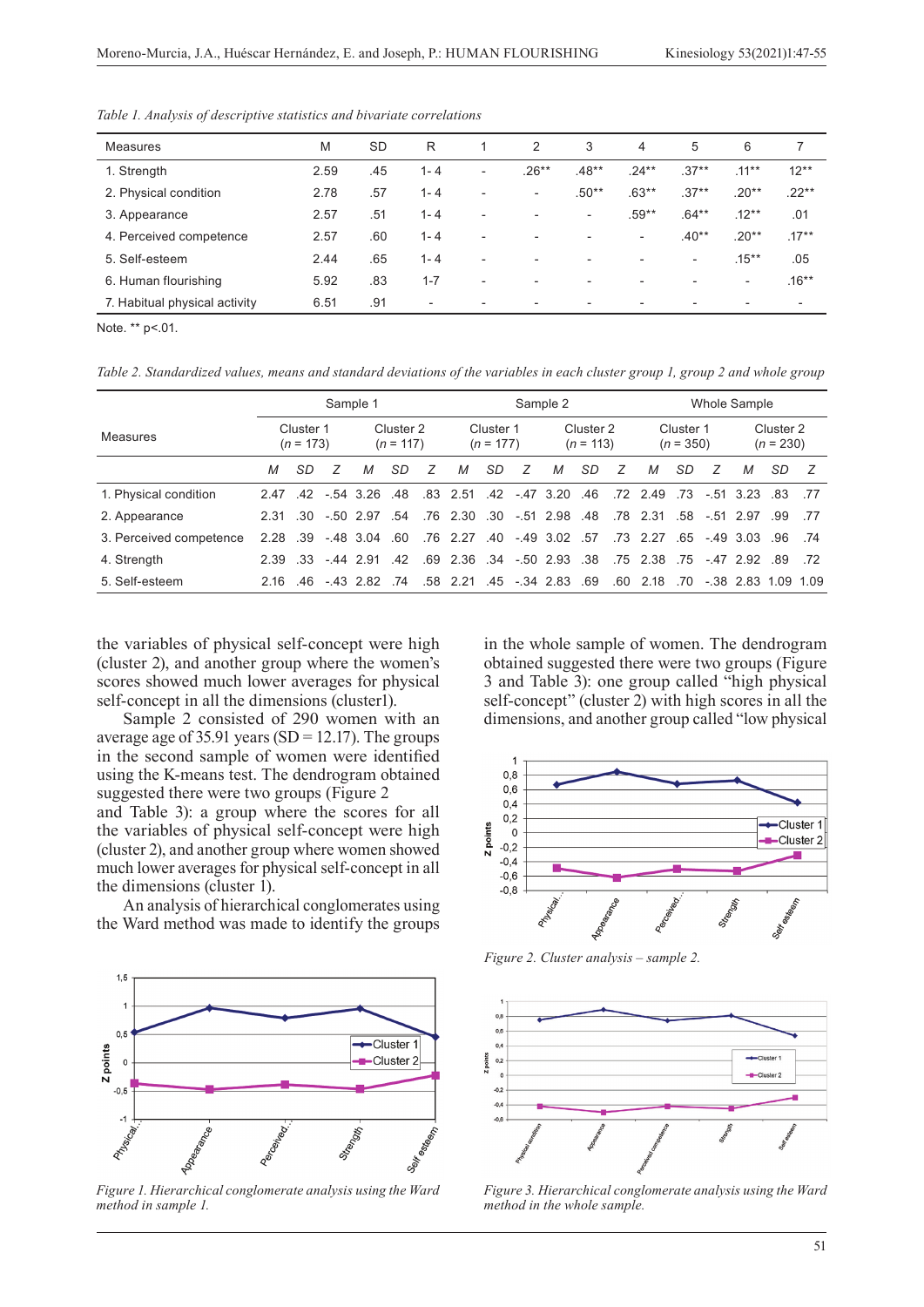| Measures                      | Cluster 1<br>$(n = 350)$ |     | Cluster 2<br>$(n = 230)$ |     |           |                |
|-------------------------------|--------------------------|-----|--------------------------|-----|-----------|----------------|
|                               | SD<br>M                  |     | М                        | SD  |           | n <sup>2</sup> |
| 1. Human flourishing          | 5.83                     | .80 | 6.07                     | .84 | $11.75**$ | .020           |
| 2. Habitual physical activity | 6.41                     | .94 | 6.67                     | .84 | $11.19**$ | .019           |

*Table 3. Differential analysis of human flourishing and habitual physical activity according to the cluster*

Note. \*\* p<.01.

self-concept" (cluster 1), with low scores in all the dimensions.

#### **Differential analysis**

To examine the characteristics of each physical self-concept profile from the whole sample, a multivariate analysis of variance (MANOVA) was made with the clusters as independent variables, and human flourishing and regular physical activity as dependent variables (Table 3). The results obtained showed differences [Wilks Lambda = .94, *F* (10,  $569$ ) = 3.15, p < .001,  $\eta$ 2 = .05] in favor of the "high physical self-concept" profile in human flourishing [F (1, 579) = 11.75,  $p < .001$ ,  $n2 = .02$ ] and regular physical activity [F (1, 579) = 11,19, p < .001,  $n2$  $= .01$ ].

### **Discussion and conclusion**

In this study researchers aimed to test the relations between the possible physical self-concept profiles in a group of physically active women and doing physical activity and sports and human flourishing. The human flourishing scale was also validated in the Spanish context, representing the main methodological contribution of this study. The hypothesis that women who present a higher physical self-concept have higher values of human flourishing and higher rates of doing regular physical activity has been confirmed.

The data for the validation of the human flourishing scale were adequate, as were those obtained in the original study by Diener (2009). This is confirmed by the data from the confirmatory factor analysis and the data from internal consistency and temporal stability. The human flourishing variable contains eight items, which refer to how women feel supported by the people that surround them, their commitment to the activity, and whether the objectives they have set for their lives have been accomplished. Measurement is an important aspect of scientific research, and this instrument will contribute to providing an empirical explanation of the theoretical statements regarding human flourishment in women in the Spanish context. This will open the possibility to ratify this situation in new validation studies with other perspectives and experimental techniques. The validation of the human flourishing scale presented in this study,

therefore, offers an instrument validated in Spanish and adapted to the context that characterizes 21st century societies. Its strengths being the sample scope, the age range, and the diversity in the types of physical activity that were addressed with respect to the participants.

As has been indicated some time ago, doing sport relates to a person's self-concept, and it is easier to intervene in physical self-concept than in general self-concept (Goñi, Ruíz, & Rodríguez, 2004). To be exact, in this study the cluster analysis showed two profiles, one profile called *high physical self-concept* with high scores in all the dimensions, and another profile called *low physical self-concept* with lower scores in all the dimensions, coinciding with the data obtained in other studies (Esnaola, et al., 2008). This being the case, improvement in physical self-concept is related to the positive development of each of the dimensions. According to Allison, Dwyer, and Makin (1999), the strongest predictor for the improvement of physical selfconcept was sports competence. In the same line, research by Sonstroem, Harlow, and Josephs (1994) points out that self-efficacy in carrying out tasks facilitates an adequate interpretation of general physical self-evaluation.

The positive effects on self-esteem and selfconcept can also be due to the duration and frequency of doing physical activity and sport (Moreno-Murcia, Cervelló, & Moreno, 2008). However, an increase in self-esteem through a positive change in physical self-concept is not automatically a result of the initial participation in physical activity programs but requires adherence to this activity. Nevertheless, these programs could be used to gradually improve women's perceptions of physical self-concept.

Finally, the most favorable perceptions of physical ability are seen to contribute to an increase in the levels of participation in physical activity and sports (Moreno-Murcia, et al., 2008). Some studies assert that people who do some type of physical activity or sport regularly show a higher interest in physical exercise and evaluate their physical fitness more positively than people who do no sport at all (Moreno & Cervelló, 2005).

According to the above, doing physical activity and sport is seen as one of the factors related to an individual's physical and psychological well-being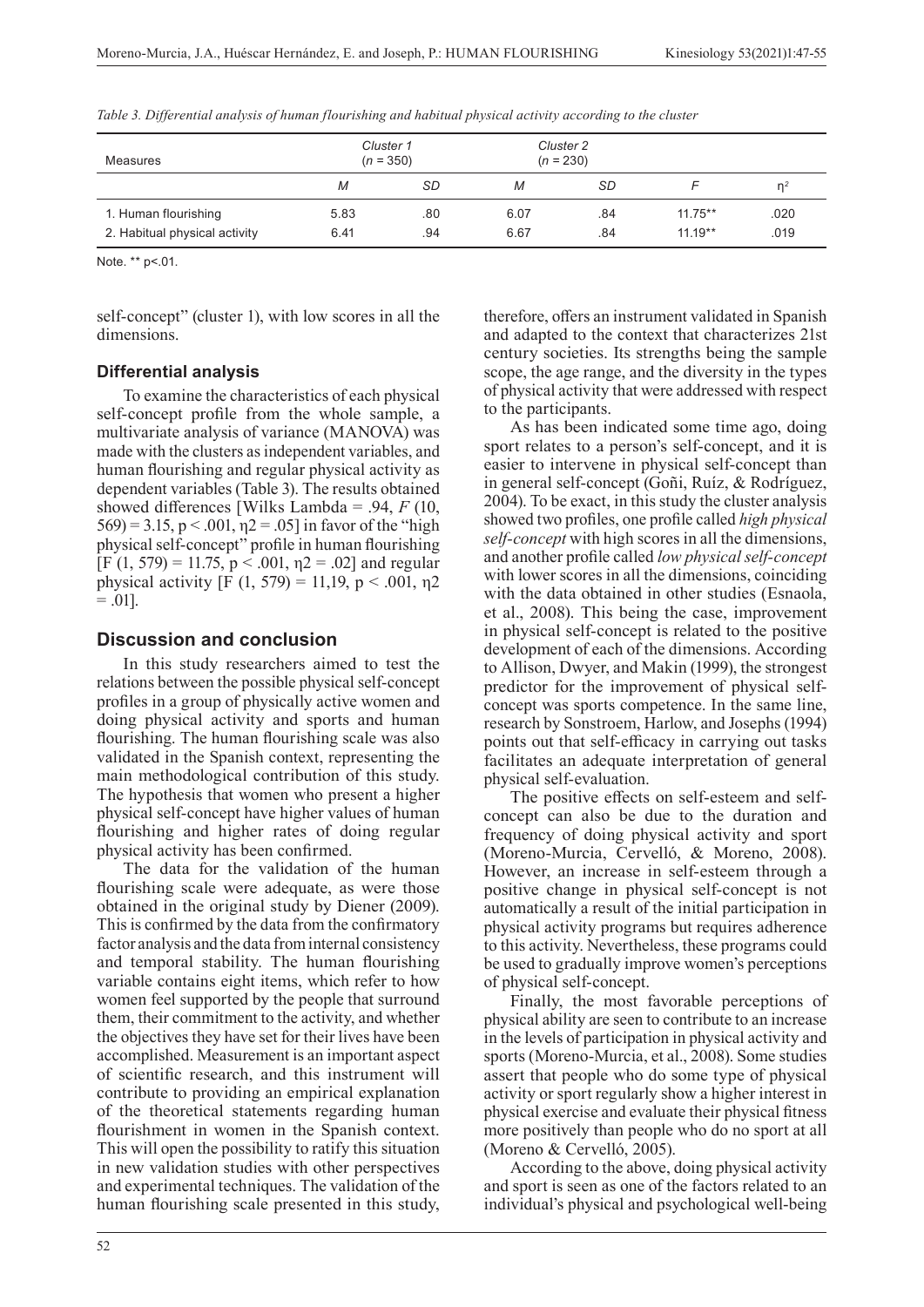(González-Serrano, et al., 2013). In this sense, Escanola and Revuelta (2009) found that active people (those who do some type of physical activity more than two days a week) perceive themselves as better than inactive people in physical skills, physical condition, strength, general physical self-concept and general self-concept (Moreno-Murcia, et al., 2015). Merino and Privado (2005) provide similar data, indicating that there are psychological resources which are fundamental to psychological well-being, and the physical and mental health of people. Optimism is not only associated with well-being, but it has also been observed to promote positive emotions which in turn promote the creation of solid resources leading to desirable results like health and longevity. Also, in a study by Reigal-Garrido, Becerra-Fernández, Hernández-Mendo, and Martín-Tamayo (2014) with a sample of adolescents, physical self-concept is the measure that best expressed physical condition in relation to the multi-dimensional self-concept, and significantly predicted the social, emotional and physical dimensions.

This study reveals the influence that the variables linked to physical condition have on these generic self-perceptions, and this should be adequately valued given the impact of interventions on personal self-concept, especially in physically active women (Moreno & Cervelló, 2005). The development of feelings of accomplishment and belonging together with the development of new skills could contribute to increasing self-evaluations in appearance and physical ability of women, finally reinforcing their self-esteem (Corbin, 2002).

The latter argument leads us to extrapolate the relations found with human flourishing and establish its relation with physical exercise. In order for people, in this case women, to be able to perceive themselves as competent according to their physical condition, it is important that their perception of themselves is adjusted so that this adjustment can contribute to a personal growth that will provide human flourishing, that is to say, an optimal state of mental health, the fulfilment that comes from the balance between the factors of "feeling well and doing what I believe I should do". Therefore, this research suggests that physical activity should be encouraged in physically active women, which would in turn enable them to flourish.

We should not forget that this is a descriptive correlational study, so it is not possible to establish relations of causality. However, the information obtained can be of great use to sports technicians in understanding the physical self-concept profile in women and so to promote work on those dimensions where it is apparent physically active women have certain weaknesses. For this reason, more studies in this area are necessary to define any possible differences found. It would also be interesting for future research to design interventions directed at providing participants with a greater physical self-concept and human flourishing. Longitudinal studies would also be of interest as this could lead to finding out whether participants with a low physical self-concept profile and/or human flourishing are able to improve these profiles over time by following a physical exercise program with determined strategies (Moreno-Murcia, Huéscar, & Hellín, 2014).

In conclusion, doing physical activity and sports in general involves a series of activities and elements that are present in the well-being and satisfaction of physically active women. These elements produce positive emotions that enable women to achieve the goals they have set themselves. In this context, self-concept, physical condition and the rate of physical activity have been drawn on to establish profiles which have allowed us to determine both the physical and psychological condition of women, with the result that the more adjusted profiles of physical self-concept were found in women with higher levels of physical exercise and with higher human flourishing.

For this reason, we believe that fostering competences necessary for human flourishing in physically active women can be addressed through focusing on adherence to physical activities and sports, and interventions in the adjustment of physical self-concept, which together would result in the improved well-being of women.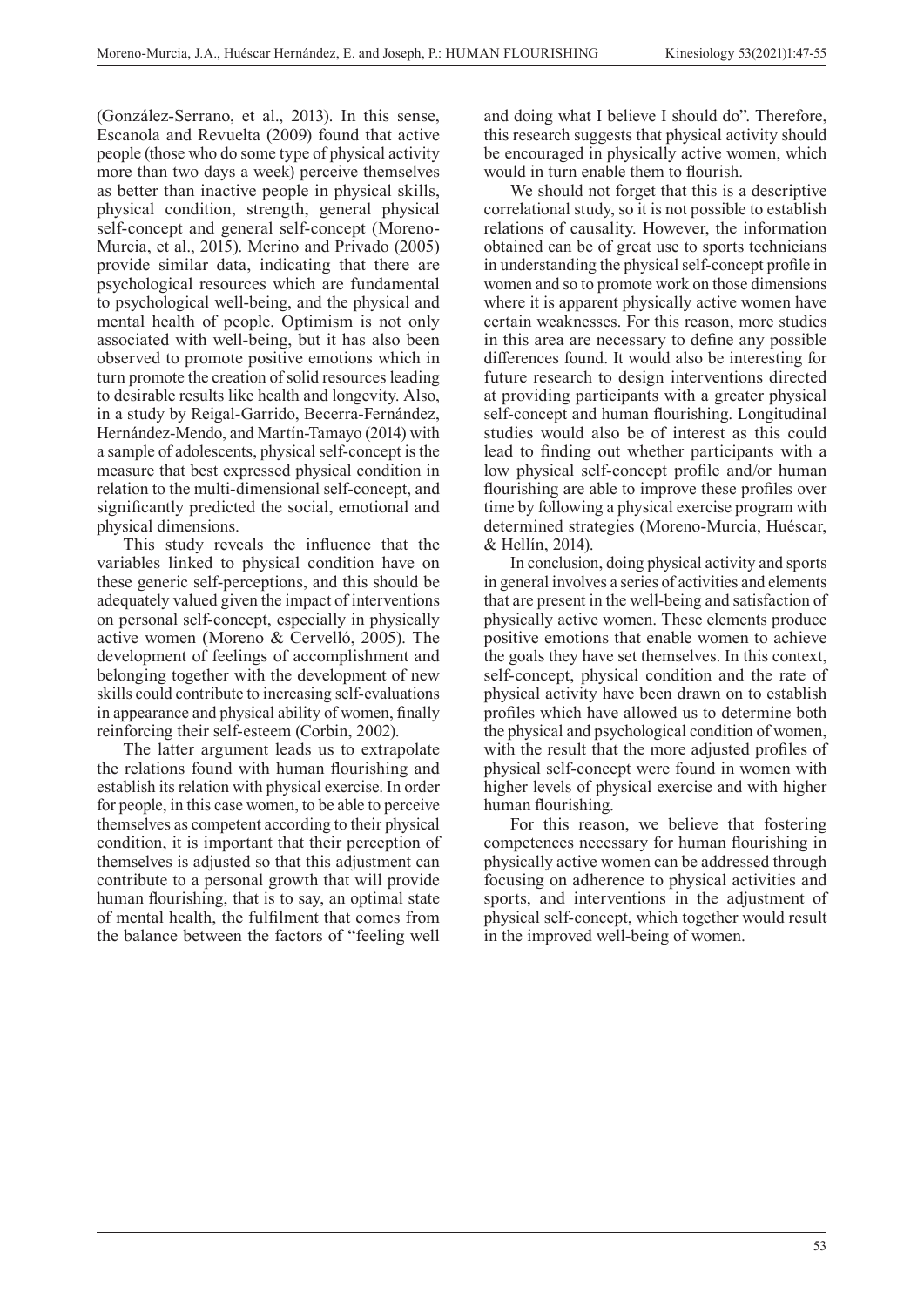#### **References**

- Allison, K.R., Dwyer, J.J., & Makin, S. (1999). Self-efficacy and participation in vigorous physical activity by high school students. *Health Education and Behaviour, 26*(1), 12-24. doi: 10.1177/109019819902600103
- Azorín, F., & Sánchez Crespo, J.L. (1986). *Métodos y aplicaciones del muestreo.* [Sampling methods and applications. In Spanish.] Madrid: Alianza Editorial.
- Baecke, J.A., Burema, J., & Frijters, J.E. (1982). A short questionnaire for the measurement of habitual physical activity in epidemiological studies. *American Journal of Clinical Nutrition, 36*, 936-942.
- Blázquez, J., Corte, N., Días, C., & Fonseca, A. (2009). Práctica deportiva y bienestar subjetivo: estudio con adolescentes portugueses. [Sports and subjective well-being: A study with Portuguese adolescents. In Portuguese.] *Revista Iberoamericana de Psicología del Ejercicio Físico y el Deporte (RIPED). 4*(1), 105-120.
- Bentler, P. (1990). Comparative fix indexes in structural models. *Psychological Bulleting, 107,* 238-246.
- Corbin, C. (2002). Physical activity for everyone: What every educator should know about promoting lifelong physical activity. *Journal of Teaching in Physical Education, 21*(2), 128-145.
- CSD Consejo Superior de Deportes. (2010). *Encuesta sobre los hábitos deportivos en España 2010.* [Survey of sports habits in Spain in 2010. In Spanish.] Madrid: CSD, Presidencia del Gobierno.
- Diener, E. (2009). Subjective well-being. In E. Diener (Ed.), *The science of well-being,* Vol. 37 (pp. 11-58). New York: Springer.
- Diener, E., & Robert, C. (2009). New measure of well-being: Flourishing and positive and negative feelings. *Social Indicators Research, 39*, 247-266.
- Diener, E., Suh, E.M., Lucas, R.E., & Smith, H.L. (1999). Subjective well-being. Three decades of progress. *Psychological Bulletin, 125*(2), 276-302.
- Diener, E., Wirtz, D., Tov, W., Kim-Prieto, C., Choi. D., Oishi, S., & Biswas-Diener, R. (2009). New measures of well-being: Flourishing and positive and negative feelings. *Social Indicators Research, 39,* 247-266. doi: 10.1007/978-90-481-2354-4\_12
- Esnaola, I., Goñi, A., & Madariaga, J.M. (2008). El autoconcepto: perspectivas de investigación. [Self-concept: Perspectives research. In Spanish.] *Revista de Psicodidactica, 13*(1), 69-96.
- Escanola, I., & Revuelta, L. (2009). Relación entre la actividad física, autoconcepto físico, expectativa, valor percibido y dificultad percibida. [Relationship between physical activity, physical self, expectation, perceived value and perceived difficulty. In Spanish.] *Acción Psicológica, 2*, 31-43.
- Florindo, A., & Latorre, M. (2003). Validation and reliability of the Baecke questionnaire for the evaluation of habitual physical activity in adult men. *Revista Brasileira de Medicina do Esporte*, *9*(3), 129-135. doi: 10.1590/S1517- 86922003000300002
- Fox, K.R., & Corbin, C.B. (1989). The physical selfperception profile: Development and preliminary validation. *Journal of Sport and Exercise Psychology, 11*, 408-430.
- Fredrickson, B. (2009). *Positivity: Groundbreaking research reveals how to embrace the hidden strength of positive emotions, overcome negativity, and thrive.* New York: Crown.
- García, M., & Llopis, R. (2011). *Ideal democrático y bienestar personal: Encuesta sobre los hábitos deportivos en España 2010.* [Ideal democratic and well-being: Survey on sporting habits in Spain 2010. In Spanish.] Madrid: Consejo Superior de Deportes y Centro de Investigaciones Sociológicas.
- Goñi, A., Ruiz de Azúa, S., & Rodríguez, A. (2004). Deporte y autoconcepto físico en la preadolescencia. [Sport and physical self in preadolescence. In Spanish.] *Apunts: Educación Física y Deportes*, *77*, 18-24.
- Goñi, E., Esnaola, I., Rodríguez, A., & Camino, I. (2015). Personal self-concept and satisfaction with life in adolescence, youth and adulthood. *Psicothema, 27*(1), 52-58.
- González-Serrano, G., Huéscar, E., & Moreno-Murcia, J.A. (2013). Satisfacción con la vida y ejercicio físico. [Life satisfaction and physical exercise. In Spanish.] *Motricidad. European Journal of Human Movement*, *30*, 131-151.
- Hair, J.F., Anderson, R.E., Tatham, R.L., & Black, W.C. (1998). *Multivariate data analysis.* New Jersey: Prentice-Hall.
- Hambleton, R.K. (1996). Adaptación del tests para su uso en diferentes Idiomas y culturas: Fuentes de error, posibles soluciones y directrices prácticas. [Adaptation of tests for use in different languages and cultures: Sources of error, possible solutions and practical guidelines. In Spanish.] In J. Muñiz (Ed.), *Psicometría* (pp. 207-238). Madrid: Universitas.
- Hu, L., & Bentler, P.M. (1999). Cutoff criteria for fit indexes in covariance structure analysis: Conventional criteria versus new alternatives. *Structural Equation Modeling, 6,* 1-55. doi: 10.1080/10705519909540118
- Lynn, M. (1986). Determination and quantification of content validity*. Nursing Research, 35,* 382-385. doi: 10.1097/00006199-198611000-00017
- Merino, D., & Privado, J. (2015). Positive Psychological Functioning. Evidence for a new construct and its measurement. *Anales de psicología, 31*(1), 45-54. doi: 10.6018/analesps.31.1.171081
- Moreno, J.A., & Cervelló, E. (2005). Physical self-perception in Spanish adolescents: Effects of gender and involvement in physical activity. *Journal of Human Movement Studies, 48,* 291-311.